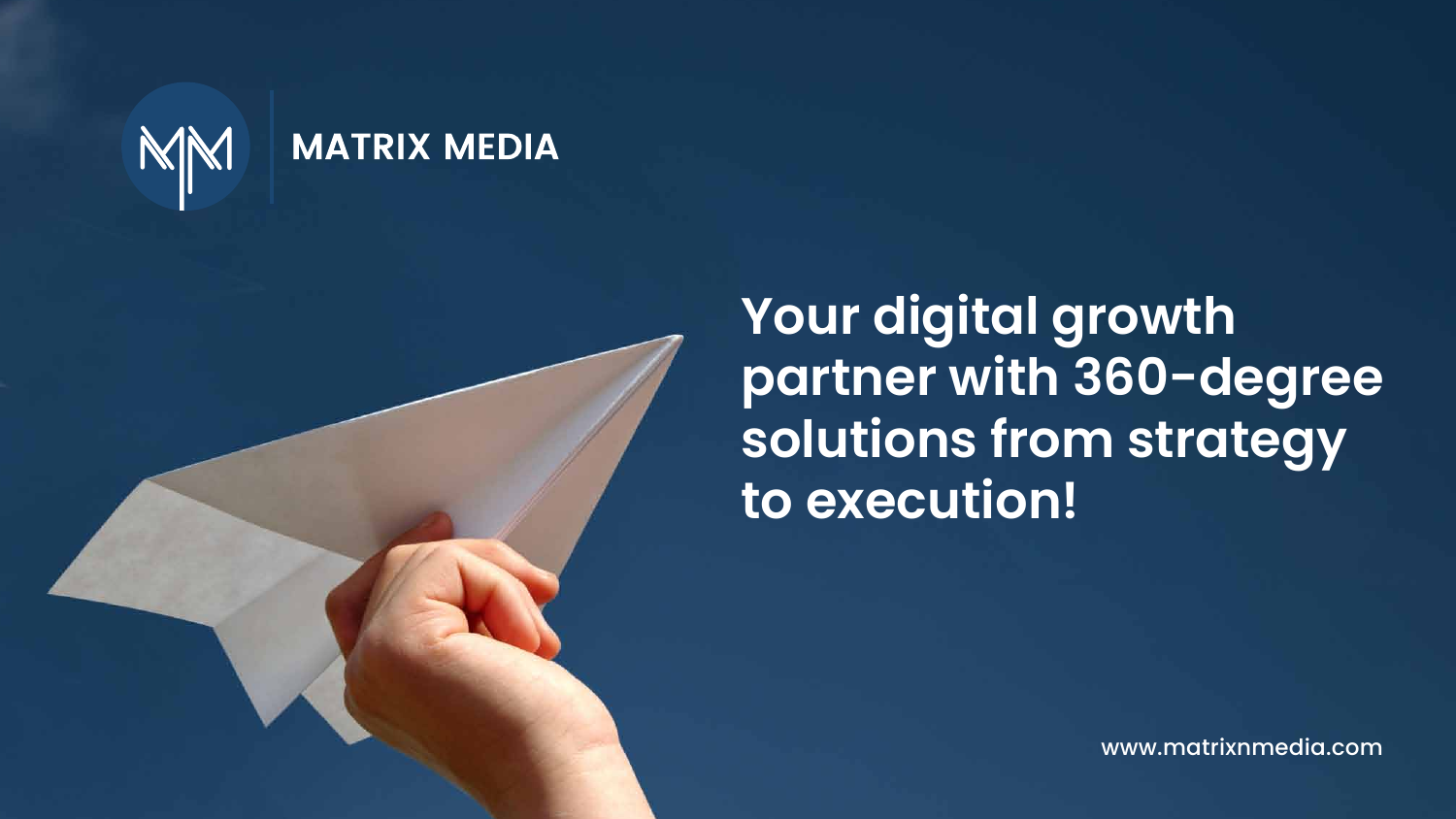# Message from the CEO's Desk

**Over the past two decades since we started our journey, it has been our privilege to serve diligently and be committed to innovation, connection, and transformation to get where we are now.**

In today's world, in order to thrive, continuous innovation and improvement are absolutely necessary and are the only pillars to success. To achieve success, we recognise the importance of the dedication, commitment, and efforts of everyone who is part of Matrix Media.

As the world ushers into an era where the digital transformation of conservative business processes is no longer optional, we are committed to delivering excellence and aspiring to be your favourite digital partner.

We welcome you to be a part of our Matrix Media family!



**Founder & CEO**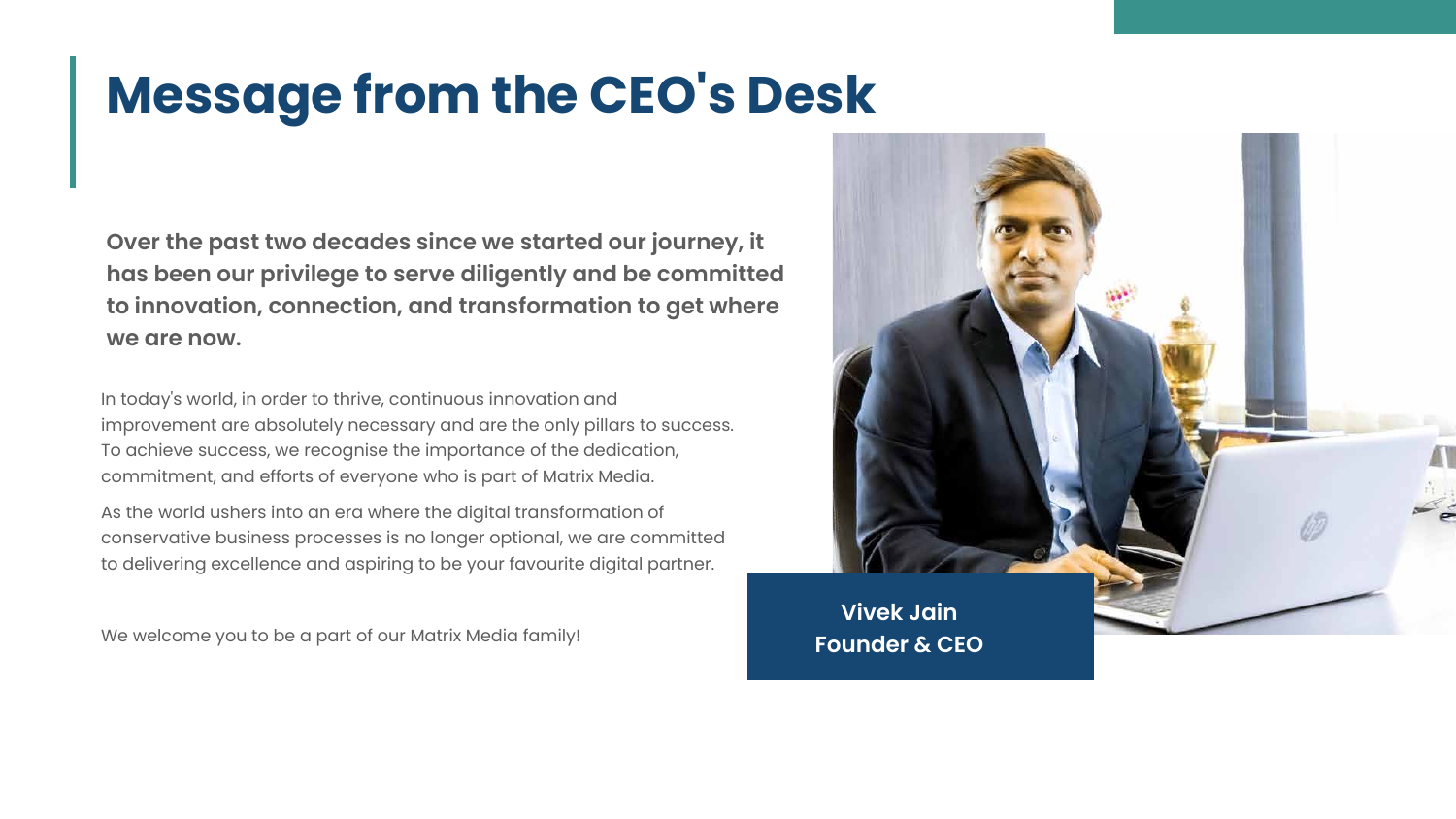**An ISO 9001:2015 certified, 18-year old, 150+ employee company that is globally recognised loves innovating on digital platforms.** 

Our Mondays are not dull and lazy, but supercharged and exciting.Matrix teams love to perform at the highest levels to propel companies towards digital growth. Our technically mature teams are an assortment of individual strengths, talents, and ambitions. The collective chemistry of unique individuals drives Matrix Media to deliver impactful digital experiences.

Our expertise in diverse platforms and technologies helps us to recommend the best and most cost-effective development phase. We understand the demands of the global market, which helps us to offer trusted solutions.

Attitude: A winning and resolute attitude to do the unthinkable.

Approach: An Inspired Approach to conquer the Digital Challenge Passion.

**Passion:** Passionate to the bone about everything digital.

## Our Story

Be it our clients or our team members, we love happy faces!

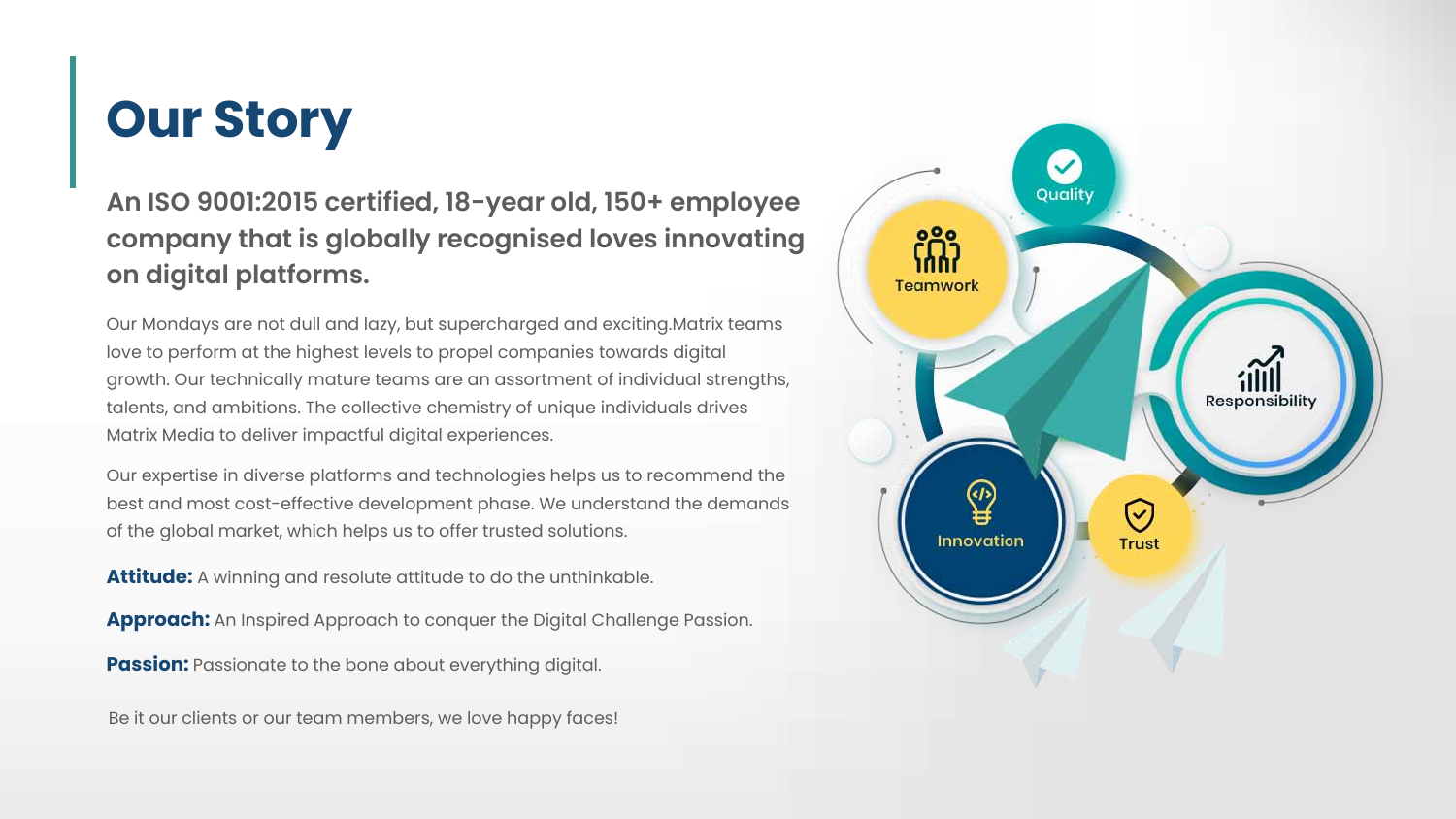### Our Services

#### **Website Development**

Interactive, feature-filled, and highly compatible web designs and development solutions made based on your requirements by our experienced tech team.

#### **Mobile App Development**

Your business can be left behind without a mobile app in today's marketplace. With a highly qualified application development team, we can create magic for you.

 $\Omega'$ 

#### **Dedicated Teams**

With a highly qualified and experienced talent pool, we provide your business growth with remote, dedicated tech teams along with fresh views on projects and innovative approaches.

### **Digital Marketing Services**

We provide the best digital solutions to connect your brand with potential customers through digital channels. We understand how to develop and deploy an effective marketing strategy online.

**Our diverse and agile talent pool strives to deliver high-impact digital experiences based on growth strategies.** 

### $\frac{4}{1}$

#### **Ecommerce**

We encompass all you need to run a highly successful e-commerce store, like designing, developing, hosting, marketing, and analytics, transforming your business online and staying competitive.

#### **Creative Design Services**

 Every customer responds to a good design. We are experts in customer-centric design and bring creative projects to life.



 $\langle I \rangle$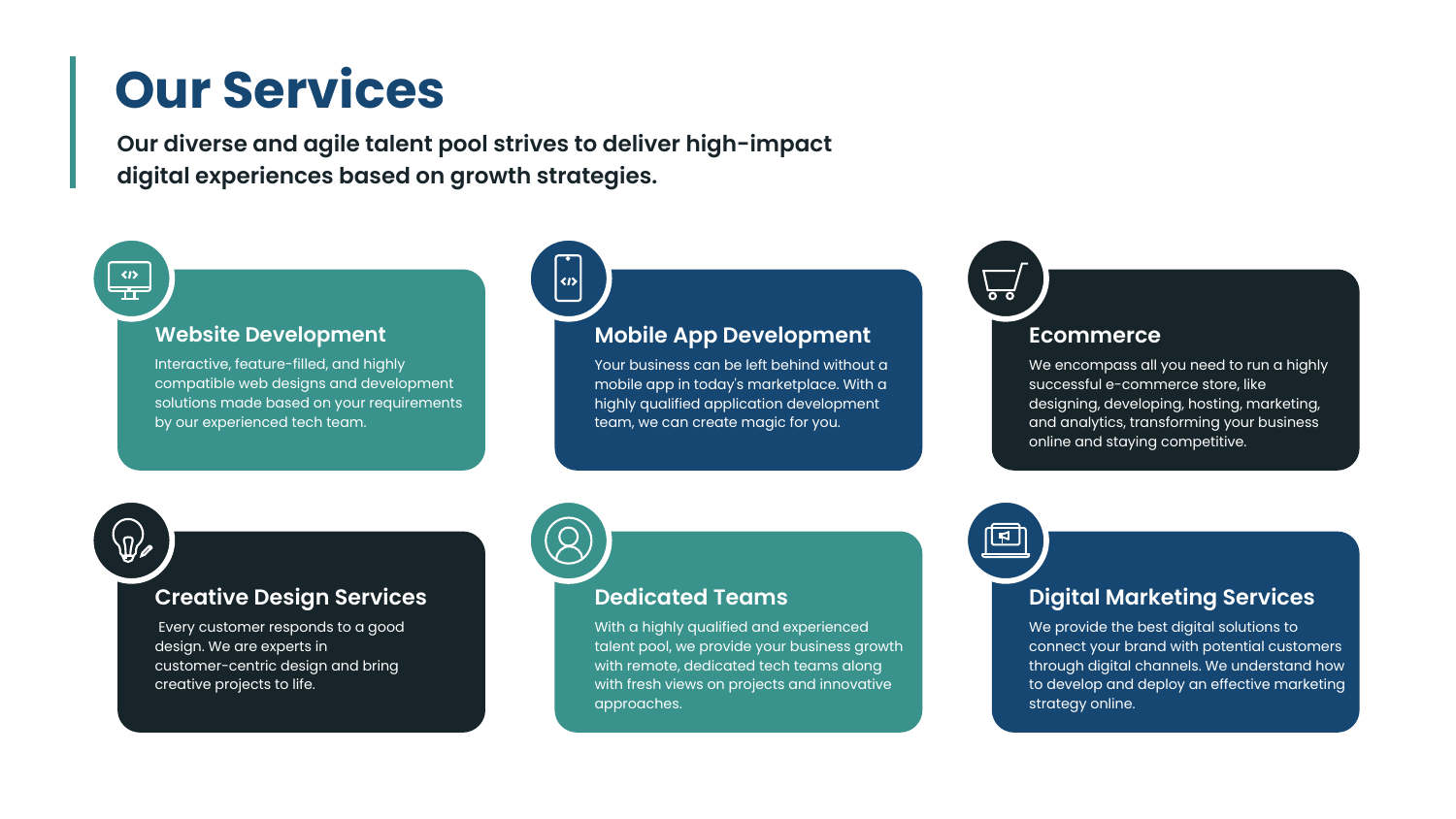- 
- 
- 
- Best practices in developing large, secure websites and apps.



**Make Your Business Work For You With The Matrix Advantage**

## Website Development

Partnering with Matrix Media provides you with an edge as we ensure exceptional quality services at affordable costs. Our extensively experienced Team treats each project, irrespective of size, with the same quality and attention to detail while focusing on the results.

Impactful website development and marketing experts.  $\ddot{\vee}$ Handpicked dynamic & highly skilled professionals. Customized development services for business growth.  $\ddot{\vee}$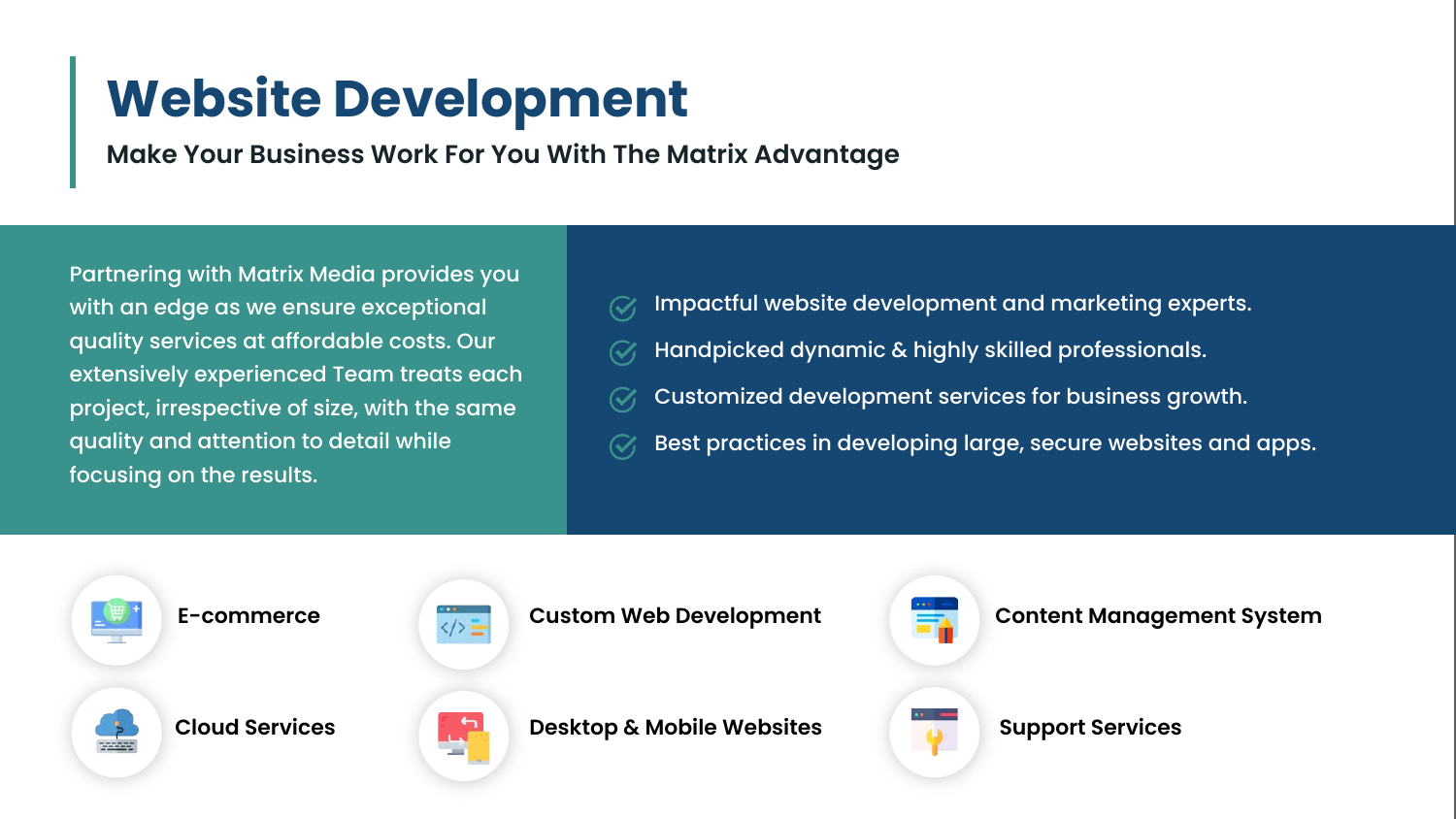Strategic, Scalable & Secure Solutions. Trained & Certified Professionals for quality work. Effective project management processes. On-time delivery, always.



**Innovative Mobile Apps With Transformative Business Processes**

## Mobile App Development

We at Matrix Media believe in "Innovation is Progress". This motto has helped us transform businesses and help ink their success stories through cutting edge mobile apps. To build futuristic business models, we must discover the customer requirements and deliver solutions with impactful results.

### **Android**

Are you facing a challenge with iOS mobile app development? With the growing popularity of iOS and dearth of talent in the iOS space, Matrix Media is well-positioned to offer you these services; services that pass both the quality and design tests.

It is imperative for a successful mobile app to be on Android for its sheer reach. The Matrix mobile app development Team has over 100 years of collaborative development experience on Android, rendering cutting edge expertise.

- 
- 
- 



One of the upcoming, cost-effective approaches for mobile app development, Hybrid apps are very popular with the Matrix Team. The Hybrid approach of development helps in bootstrapping mobile app development.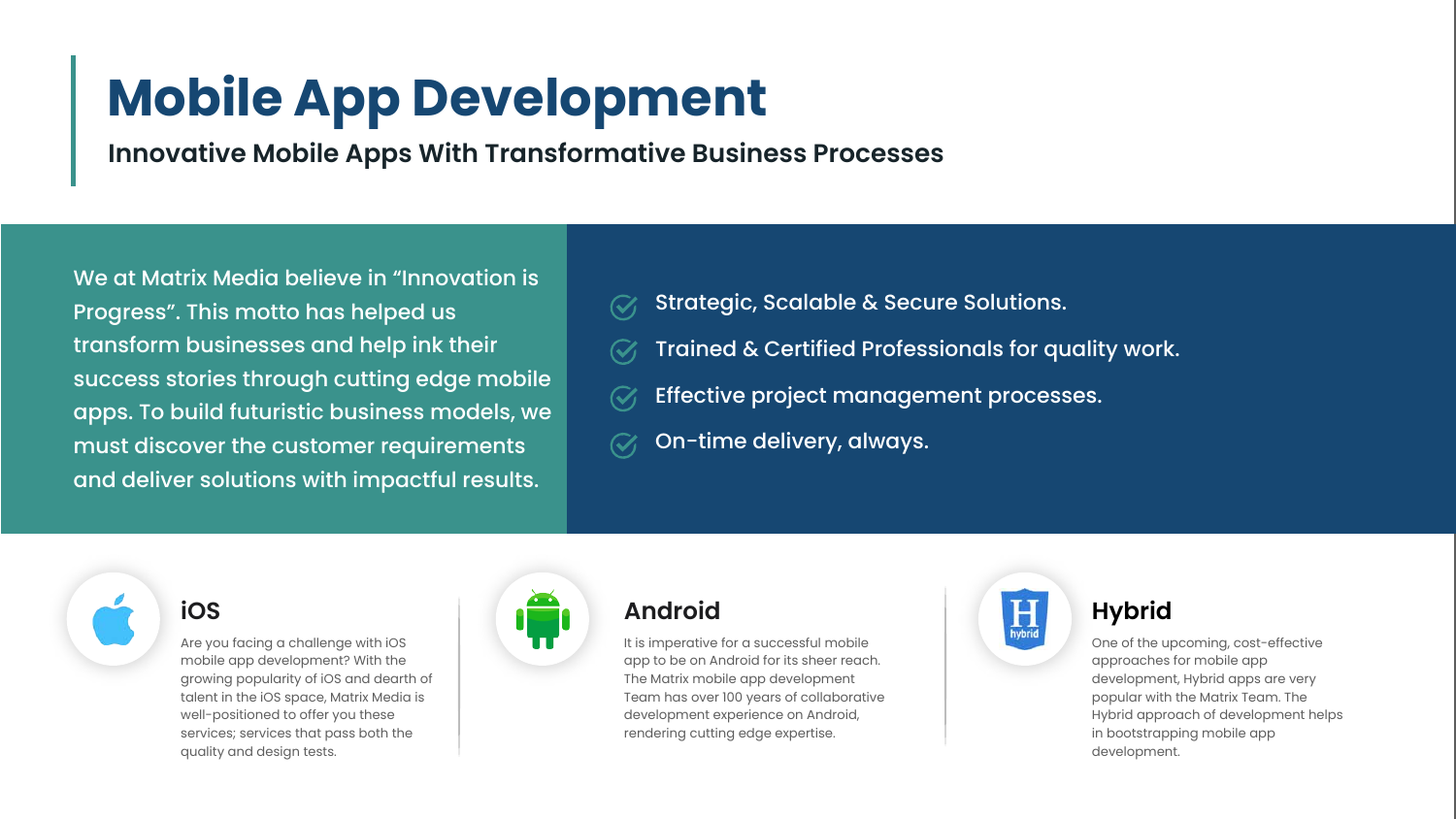### **Shopify**

As certified Shopify Developers, Matrix Media offers end-to-end integration and development services with all Shopify features. We work on all versions and have been actively encouraging clients to automate marketing along with unique upsell opportunities.



### **Magento**

Custom development on Magento is one of our key strengths, as it is a robust platform, and there are no limitations on how much you can do on it. If you are already running a Magento store and require services alongside marketing interventions.

- 
- 
- 
- 



#### **Woocommerce**

Apart from the integration aspects, WooCommerce management and ongoing services form a large part of our engagements with our clients. usually the de-facto choice when moving to e-commerce, and that is how most of our clients have expanded their businesses.

Build smart online stores that convert. Integrate tools for better customer experience. Work with the top-rated e-commerce development team. 24/7 Technical Support and Maintenance.



**Convert Website Traffic To Paying Customers With E-commerce**

### E-commerce

2.2 billion people worldwide are procuring goods and services online. Are you selling to them? As most B2C businesses turn towards D2C in their bid to transform, a large number of first-time online sellers are keen to sell online. Matrix's experienced Team helps navigate businesses with its digital services that encompass both the development and marketing aspects of e-commerce.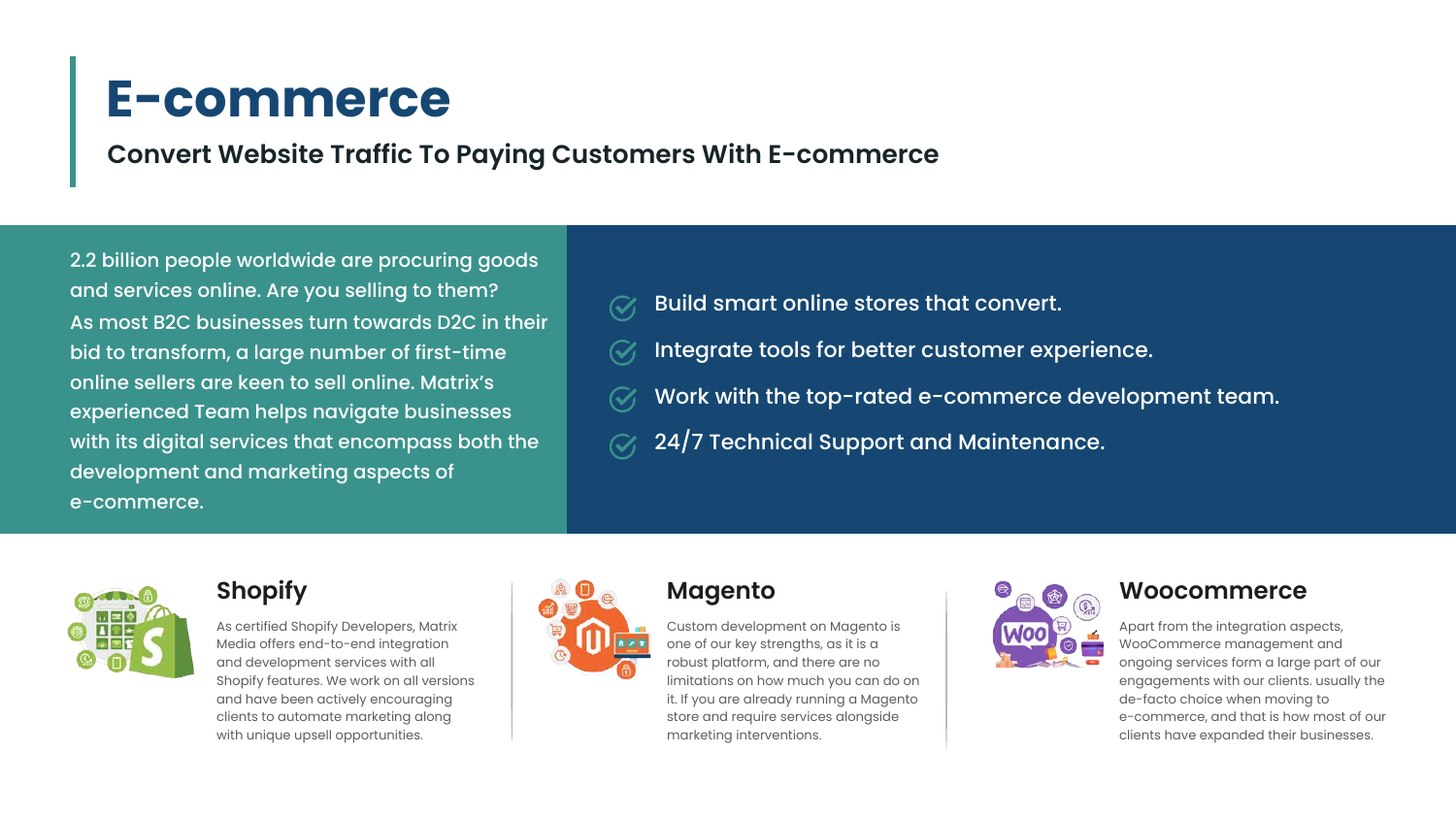**Digital Growth Hacks To Drive High-quality Traffic To Your Site**

# 360 Degree Digital Marketing

Our team of experts and our planned, holistic approach ensure that Matrix provides the right solutions to help you excel in the digital world. Equipped with the right marketing strategy, crafted campaigns, and well-researched practices in place, we know what it takes to achieve your goals.

Let's connect, and we can let you know how we propose to make a difference.

| Get noticed by                     |
|------------------------------------|
| $\mathbb G$ Viral campaig          |
| $\sqrt{\mathcal{C}}$ Conversion op |
| Google certifie                    |



**Social Media Management** Get Your Brand Seen on Social Platforms



**Paid Media Management** Make Your Paid Media Earn



**App Store Optimization** Drive Traffic, Users, Revenue



**Online Reputation Management** You are Your Search Result





- your customers.
- Ins that make you stand out.
- otimization solutions for campaigns.
- ed professional team.

**Content Development Services** Engaging & Result-Driven Content That Helps To Convert

**Search Engine Optimization** Increasing traffic, organically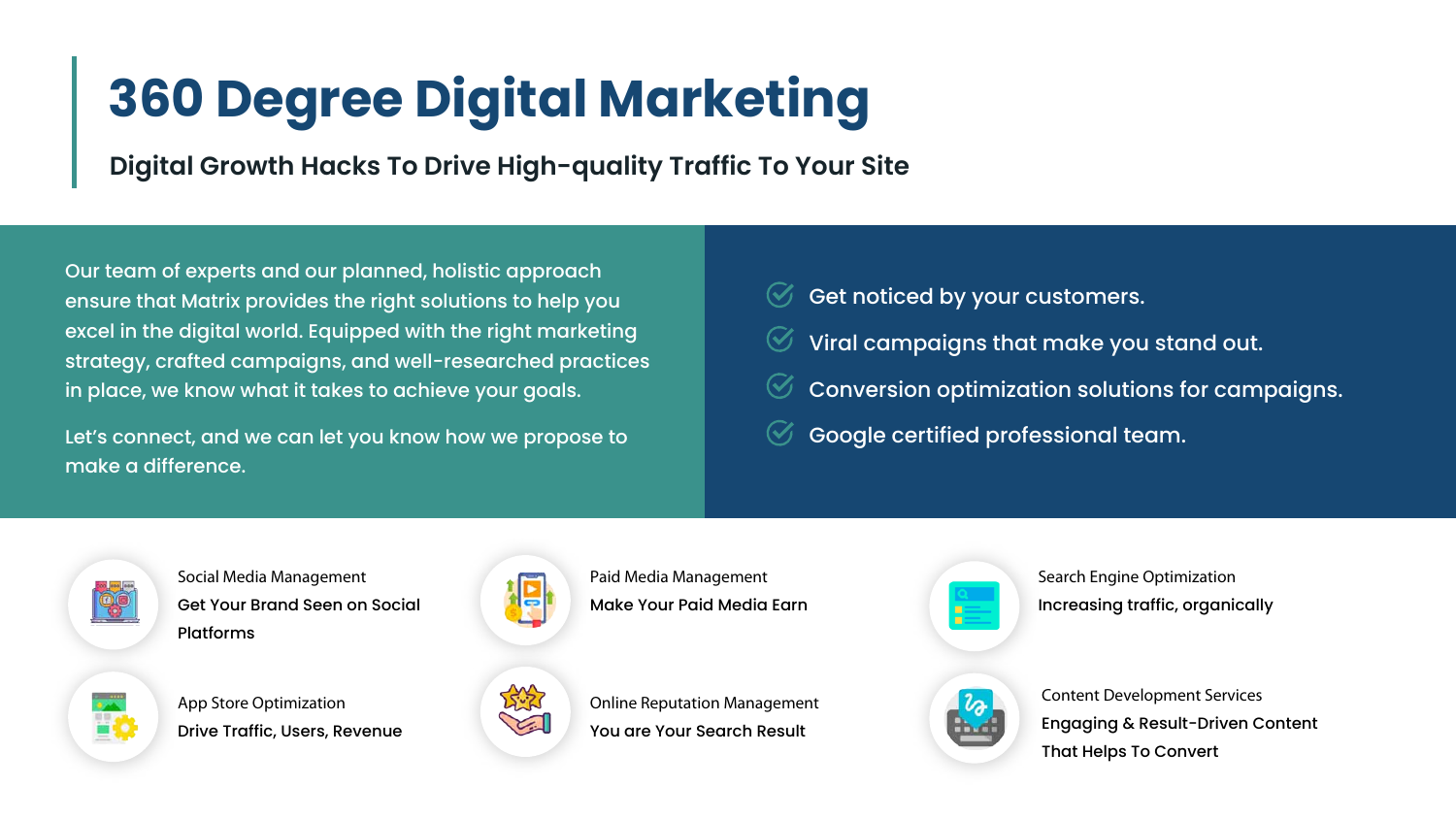

# **Hire Dedicated Resources - 5 Quick Steps**

**Grow your Business with Matrix Media's Highly Skilled and Qualified Resources**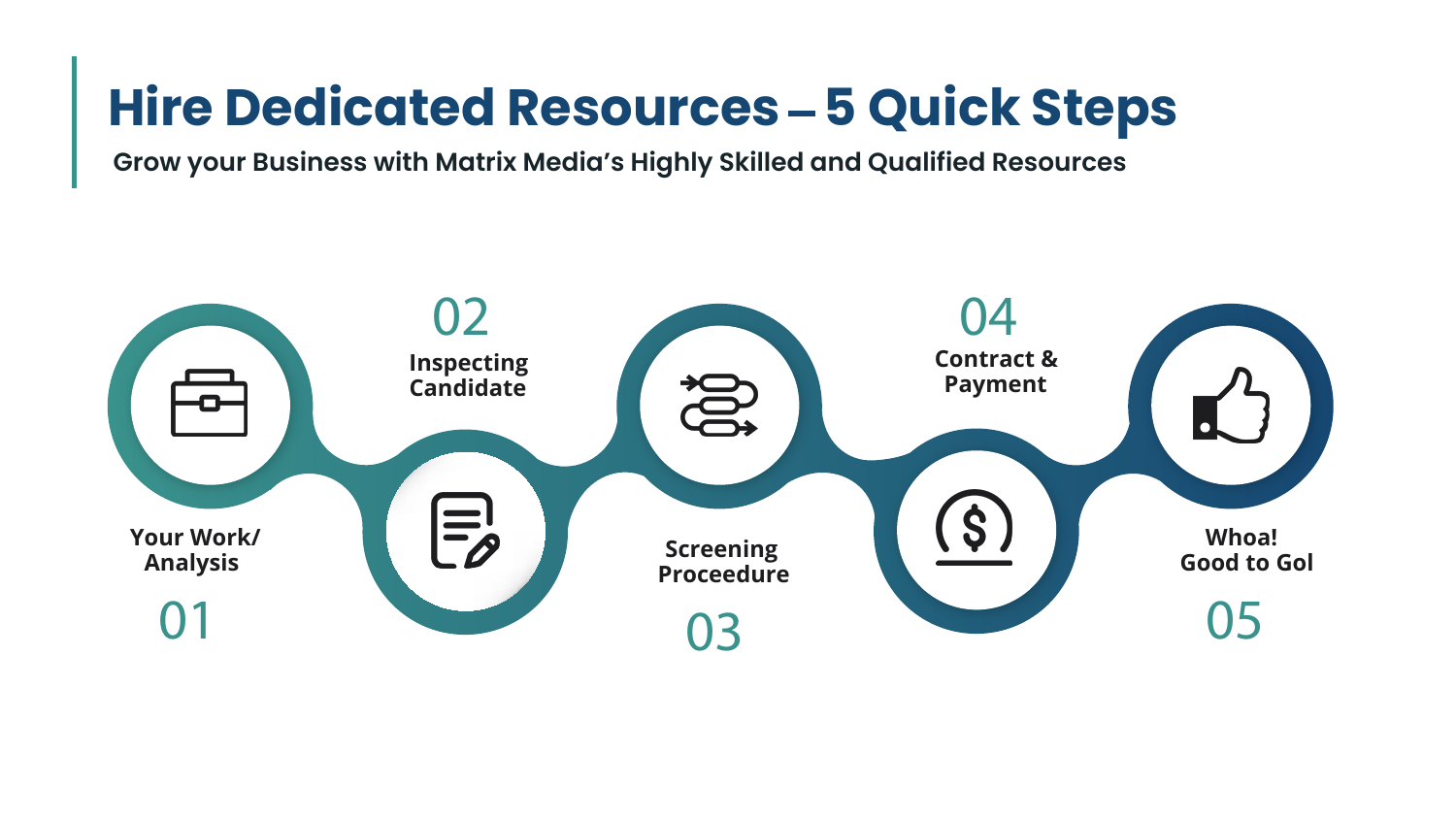### Some of Our Valuable Clients

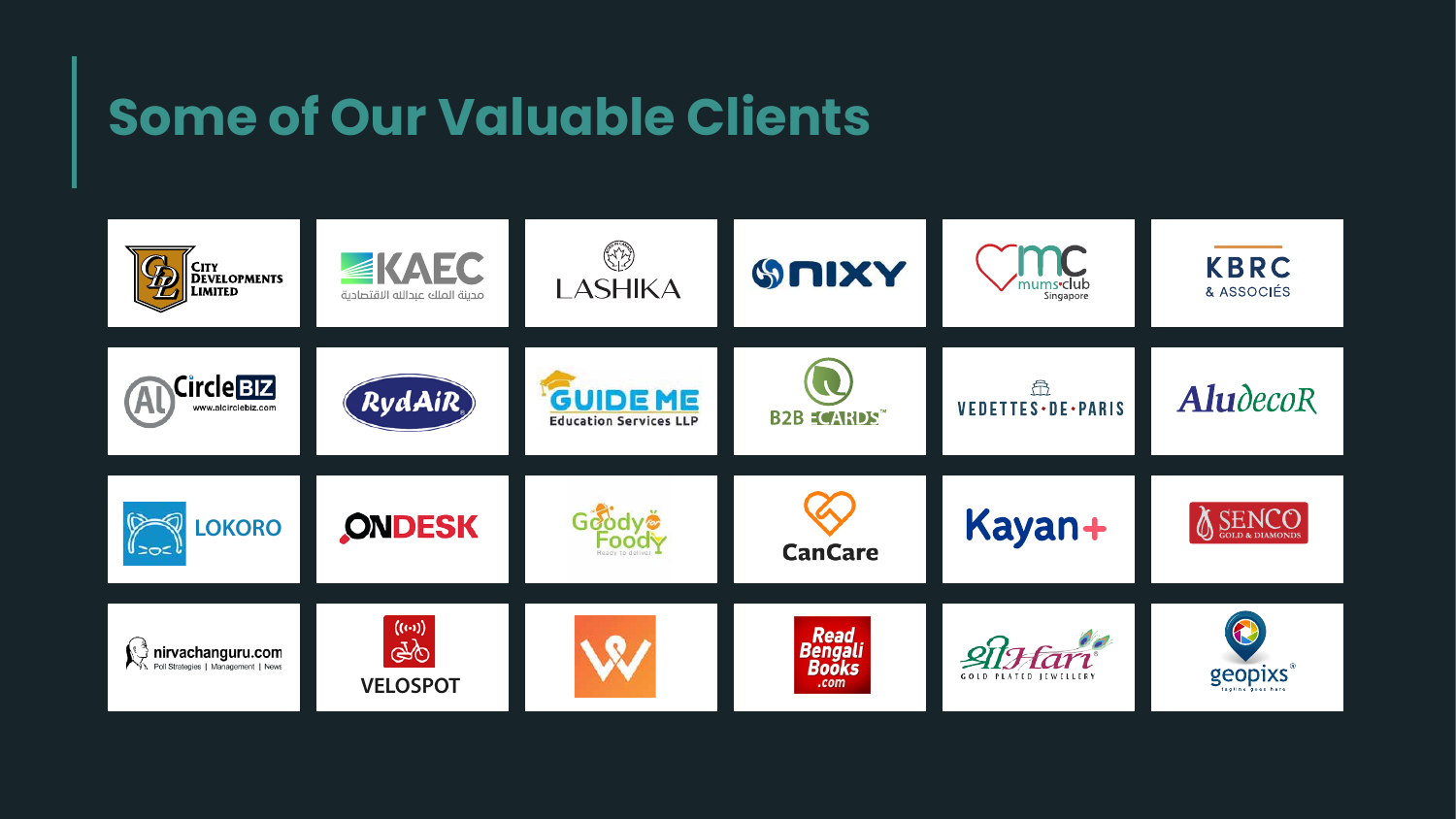### Some of Our Valuable Clients